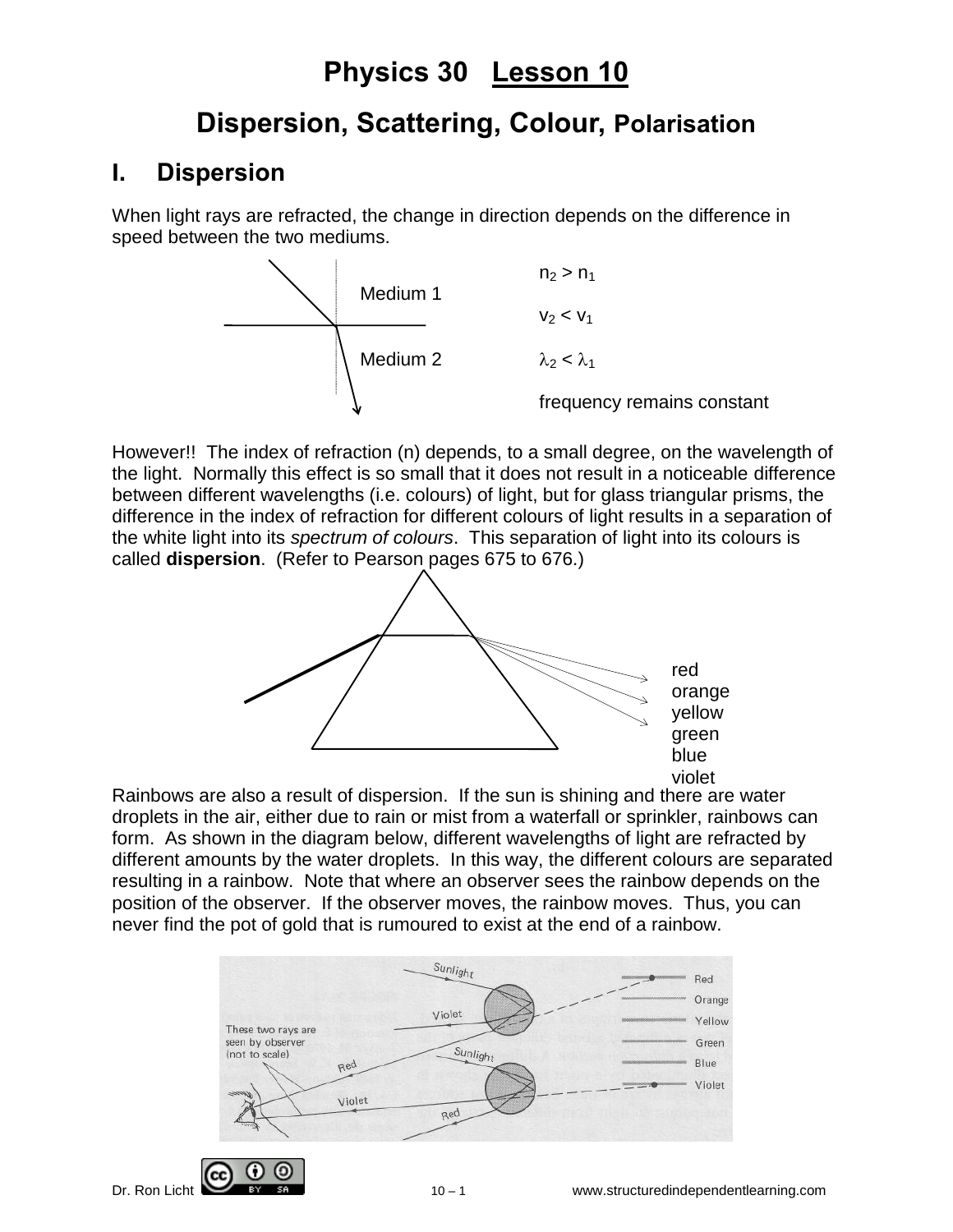The dispersion of light demonstrates that white light is actually a combination of all the colours of visible light combined together. Light is a spectrum of wavelengths and frequencies. But visible light is only a small part of the light spectrum. As you will learn in Lesson 24, radio, infra red, ultra violet and x-rays are all light waves – they have different wavelengths and frequencies, but their speeds are all the same:  $3.00 \times 10^8$  m/s.

#### *Light Spectrum*



# **II. Scattering – Why is the sky blue?**

To understand why the sky is blue, we need to first understand how an object becomes visible to us. For example, if a white light source is turned on, the light may travel right past us without us seeing it.

focused light source



In order to *see* the light, some of the light must reflect off of particles like dust and lint in the air into our eyes. This is the basis of *scattering*. When light hits particles or molecules in the atmosphere, it is scattered in all directions by the particle or molecule. Some of the scattered light goes into our eyes, while the unscattered light continues without our knowing it was ever there.



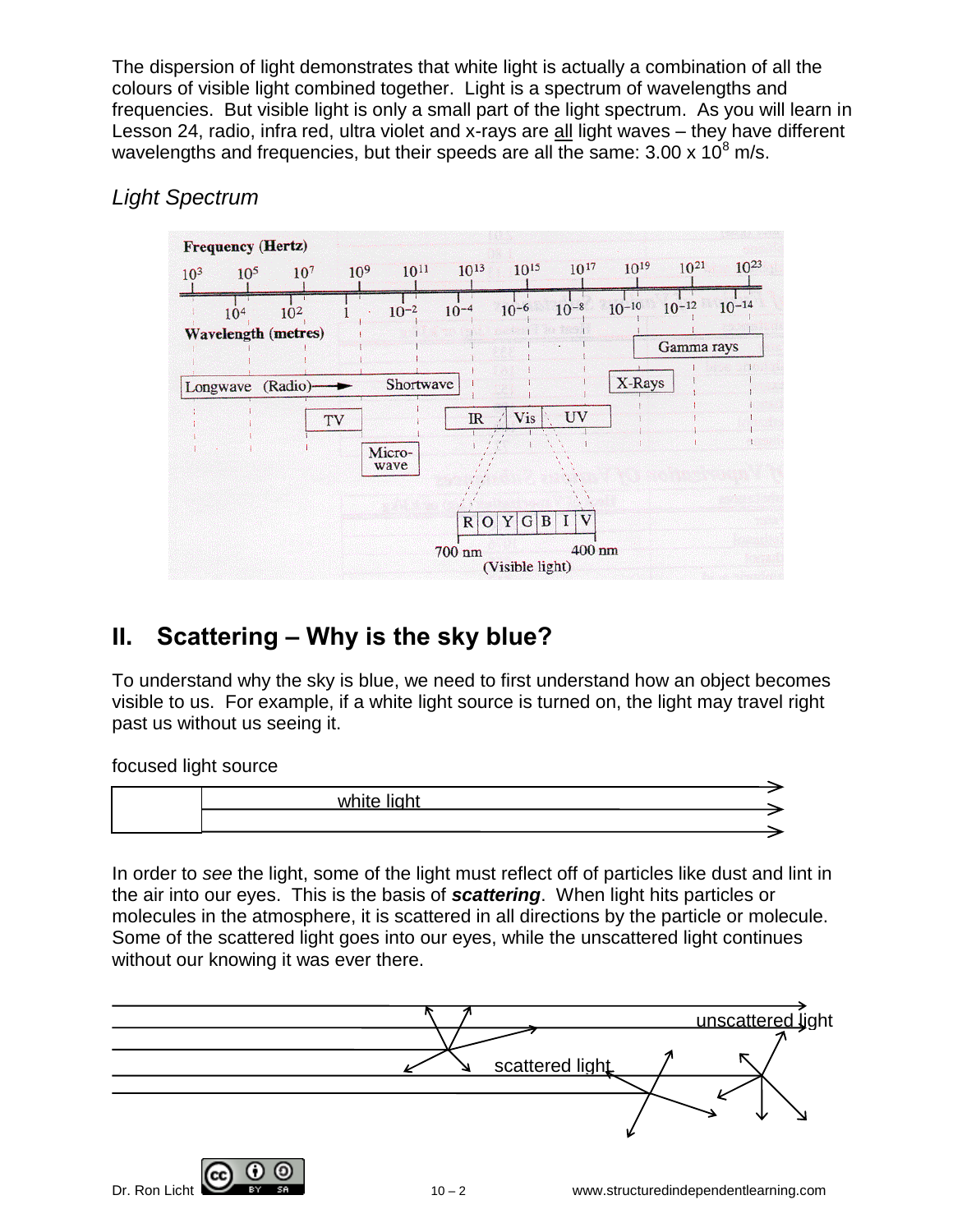The scattering of light in the Earth's atmosphere is proportional to the fourth power of the frequency  $(f<sup>4</sup>)$ . Therefore, the higher the frequency, the more the light will be scattered. Blue light and violet light are scattered much more than red or orange, so the sky looks blue. The entire sky appears blue because the blue light is being scattered in all directions at the same time. Some blue light is scattered toward our eyes from *every* direction in the sky.

At sunset, the sun's rays have passed through a maximum length of atmosphere where much of the blue light is scattered out. Thus the light that reaches the surface of the earth and scatters off of dust particles in the sky is lacking in blue coloured light. The remaining light is scattered by the larger particles of dust in the lower atmosphere, making the sunset appear reddish.



The dependence of scattering on  $f^4$  is valid only if the scattering objects are much smaller than the wavelength of the light. This is valid for oxygen and nitrogen molecules. Thus if the atmosphere did not contain oxygen or nitrogen, the sky would appear quite different. Clouds, however, contain water droplets or crystals that are much larger – they scatter all frequencies of light uniformly. Hence clouds appear white.

## **III. Colour**

As we saw with dispersion, white light is composed of different colours mixed together. Black is the absence of light.

#### *Subtraction Theory of Colour*

The subtraction theory of colour attempts to explain the way that objects appear. When white light is incident on an object, the object will absorb certain colours and will reflect the remainder. For example, if white light is incident on a red object, blue and green are absorbed and red is reflected.

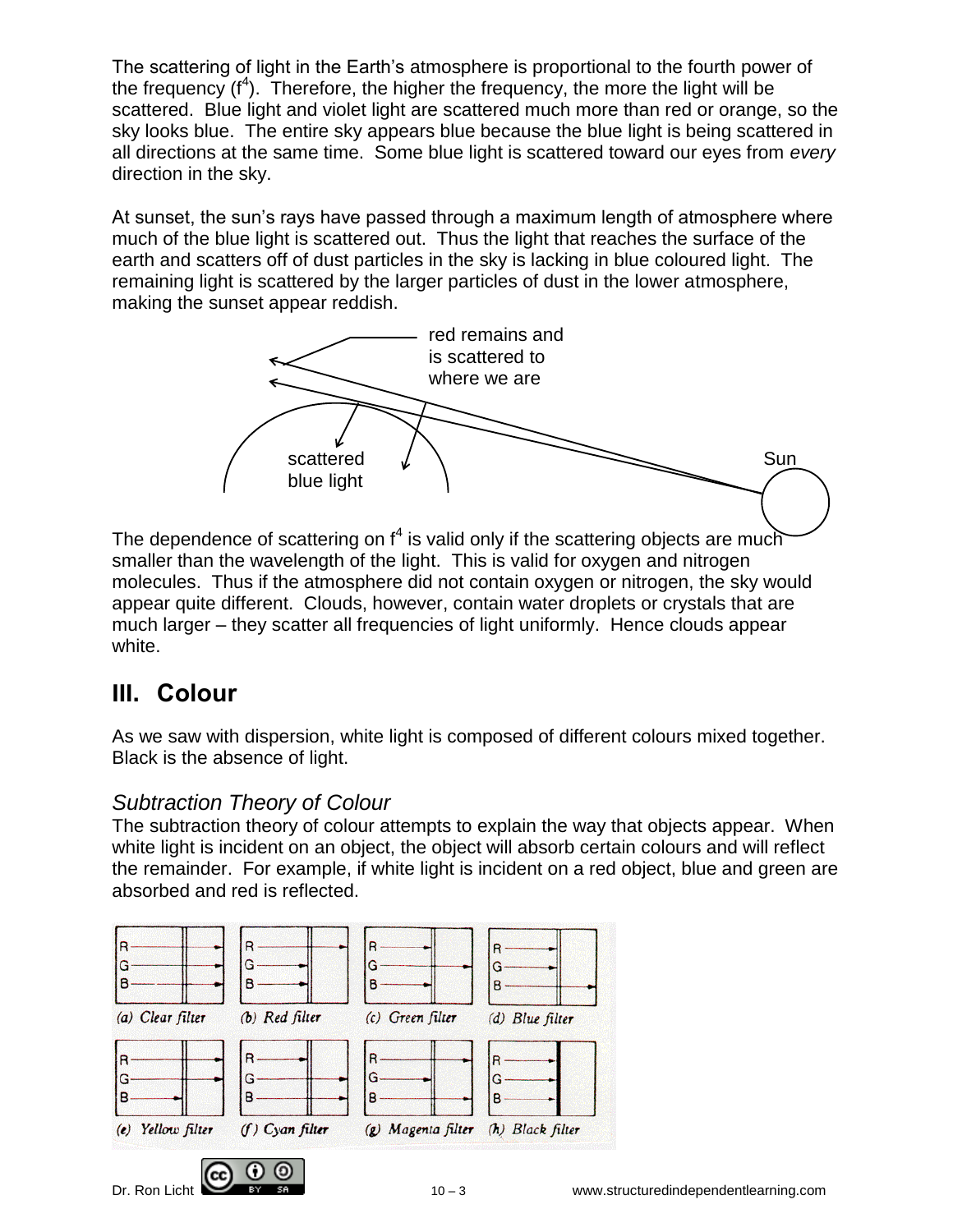

#### *Addition Theory of Colour*

The addition theory of light is that if different colours of light are combined, new colours will be formed. This is easily demonstrated using a colour light box.



This is also the way that our eyes see colours. Specialised cells (cones) in our eyes are sensitive to colour. There are three types of cones – blue, green and red – which allow us to see all colours since every colour is a combination of these three primary colours.



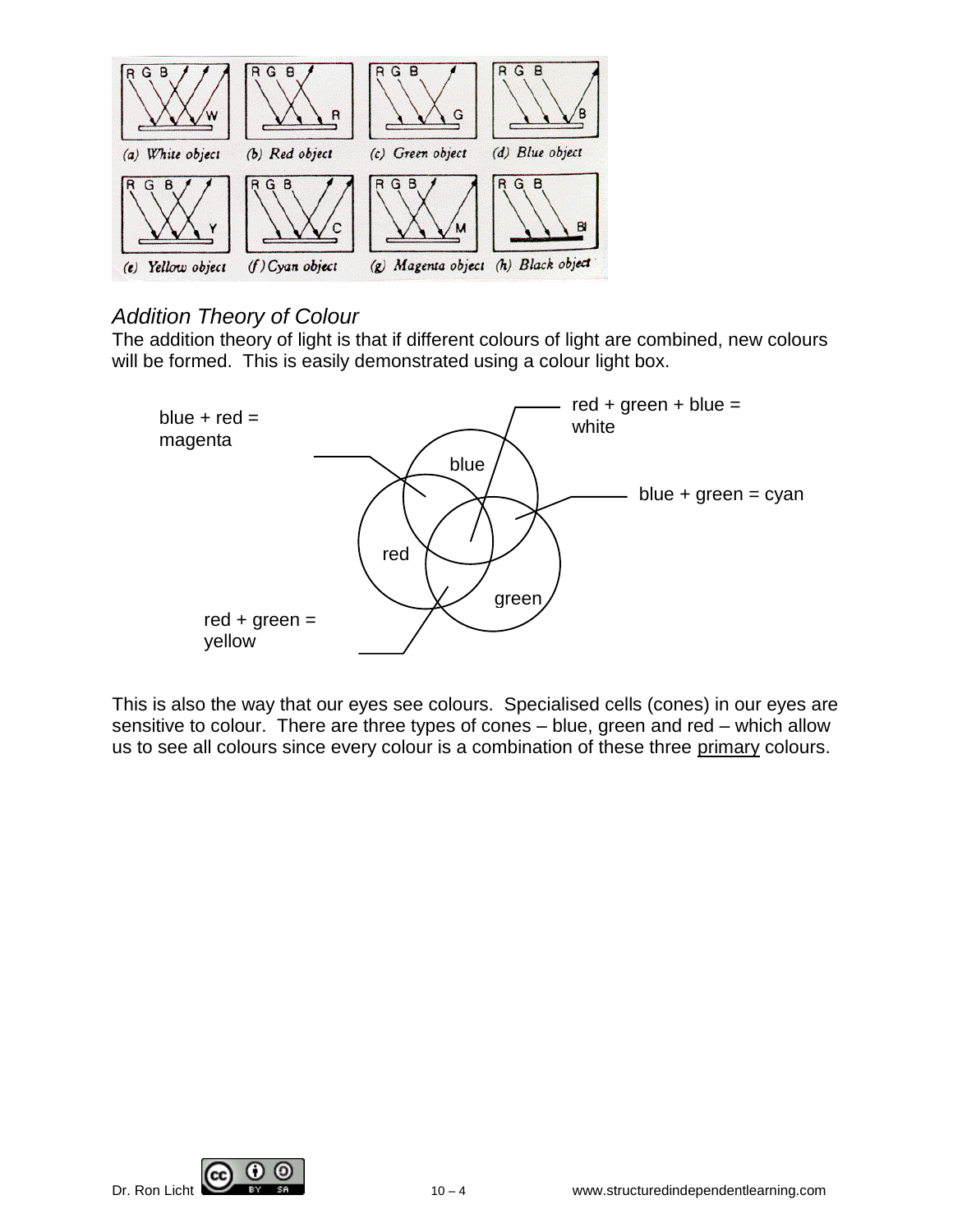## **IV. Polarisation**

When light travels through space it vibrates in all planes. However, when light is passed through a *polarising* filter, the filter allows light waves through that are polarised in one plane. (Refer to Pearson pages 695 and 696.) In other words, the only light that passes through a polarising filter is the light that was vibrating in the same plane as the polarising filter.



In the diagram above, unpolarised light passes through a polarising filter that is oriented to let horizontally polarised light to pass through. Of course if the filter were rotated it would allow different planes of light to pass through. If the horizontally polarised light next falls on a second filter that polarises light in the vertical plane, the light energy is almost completely absorbed. This occurs whenever the axes of the polarising filters are at right angles to each other. When the axes of the two filters are parallel, the light polarised by the first filter passes through the second filter without further absorption.



When polarising filter axis are parallel, light passes through.



When polarising filter axis are perpendicular, no light passes through.

Could these results be explained by longitudinal waves? If light travelled as a longitudinal wave, the vibrations would vibrate in only one direction, namely, the direction in which the wave was travelling. Such a wave would pass through a pair of polarising filters unaffected. In other words, a longitudinal wave cannot be polarised. Based on the polarisation evidence, we may conclude that **light behaves like a transverse wave**, not a longitudinal wave.

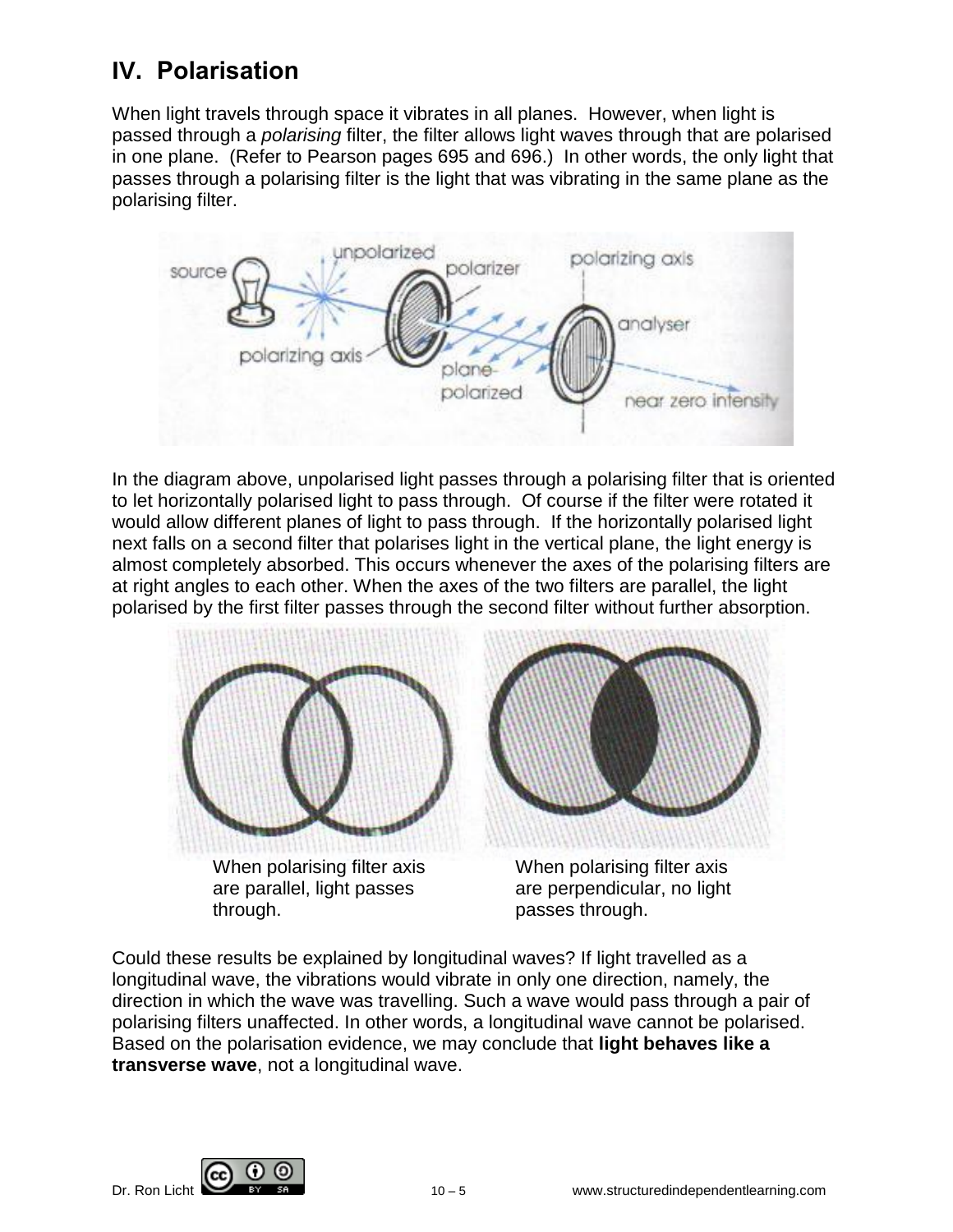#### **Polarisation Activity**

Carry out the following investigations with the polarisation kit provided.

- 1. Hold one of the polarising disks up to a light and observe the effect as you rotate the disk through  $360^\circ$ . Now hold both disks to the light. Slowly rotate one of the disks through 360°. Note the positions of the axes on the disk rims when maximum and minimum light is transmitted. Explain, using a description and a diagram, the observed effects.
- 2. Place a calcite crystal over the words in the box below.



Notice the images produced and their apparent brightness relative to looking at the print without the crystal. Draw what you see. Place a single polarising disk over the crystal and rotate the disk through 360 degrees. Describe what happens. Explain, using a description and a diagram, the observed effects.

- 3. Rotate one of the polarised filters over a wristwatch or calculator with a liquid crystal display. Record your observations. Explain why the LCD changed in appearance as the polarised filter was rotated.
- 4. Look around the classroom for any horizontal surface (such as the floor or a counter top) where you can see the glare of reflected light. Look at the glare with a polarised filter and then rotate the filter. Record your observations. How would you use polarised sunglasses to eliminate or minimise the effects of glare from a road? Explain.
- 5. Observe the mica crystal disc. Place a polarising disk over it. Hold it toward a light source and rotate the disk. What happens? Now sandwich the mica disk between two polarising filters. Rotate one of the polarising disks. What happens?
- 6. Repeat step 5 substituting the benzoic acid crystal disk for the mica.